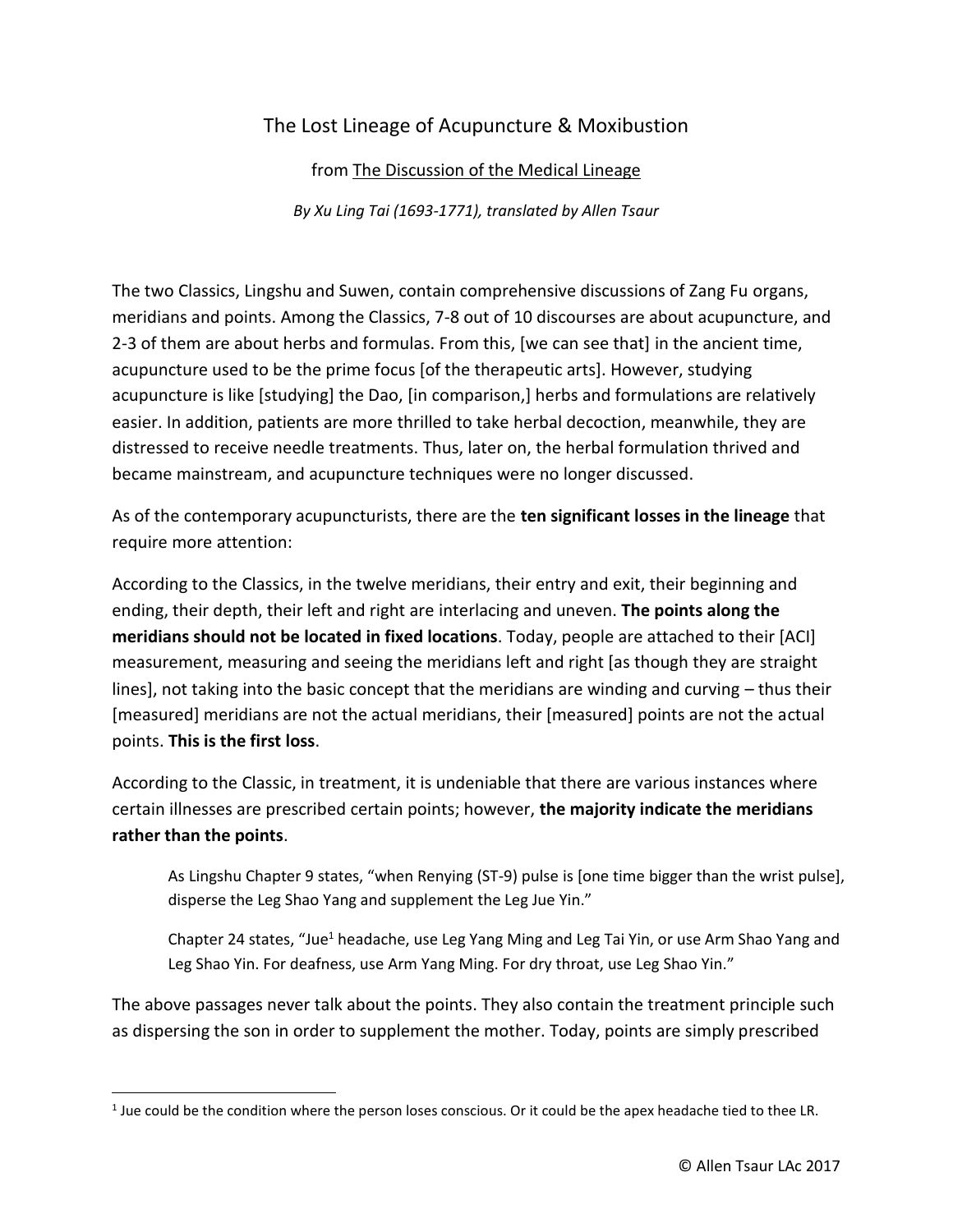for illness (*without the taking into consideration of the meridians themselves and their interactions*). **This is the second loss**.

According to the Classic, in treatment, **Jing-well, Ying-spring, Shu-stream, Jing-river, and Hesea points have the utmost importance**. Needle Jing-well in winter, Ying-spring in spring, Shustream in summer, Jing-river in late summer, and He-sea in autumn. Whenever only the meridian is given without the specific points [in the Classics], most of the time it was talking about the Five Transport points. Today, this is not discussed at all. **This is the third loss.**

As for the **supplementing and dispersing technique,** the Classics (Suwen 27) stated:

Insert the needle as the person inhale, thus there will be no disobedience of the Qi. Anchor the needle in stillness, thus the Xie pathogens cannot spread. Turn/manipulate the needle as the person inhale, this way, you will grasp the Qi. Draw the needle outward as the person exhales, and remove the needle when the person exhales completely. The Great Qi will be drawn out, thus it is called dispersing.

Insert the needle when the person exhales completely. Anchor the needle in stillness, so the Qi can be directed to the location. Draw the needle outward as the person inhales, so the Qi cannot exit and simply spread along the site of deficiency. After the needle is removed, seal and massage the needled site to preserve the Shen and Qi. The Great Qi will stay still, thus it is called supplementing.

Also, needling against the meridian direction, thrusting rapidly and lifting slowly, removing without sealing is dispersing. Needling along with the meridian direction, thrusting slowly and lifting rapidly, sealing upon needle removal is supplementing. There are myriads of needle techniques. In today's needle technique, the majority only speaks of lifting as dispersing and thrusting as supplementing. **This is the fourth loss**.

After needle insertion, **one must wait for the Qi to arrive**. When needling excess conditions, remove the needle when the Yin Qi thrives. When needling deficient conditions, remove the needle when the Yang Qi thrives. **If the Qi does not arrive, it does not matter how long it has been (or the number of manipulations has been done), it is not until the Qi arrives that the needle can then be removed. Do not simply re-insert the needle**.

Nan Jing Question 78 states, "(before needle insertion), first apply pressure and press the site about to be needled with the left hand. Massage the site rigorously. Dig in [the flesh] with the nail. When the Qi arrives vigorously like an artery, needle along the appropriate direction. Grasping the Qi and pushing inward is supplementing. Manipulating [the needle] then removing is dispersing."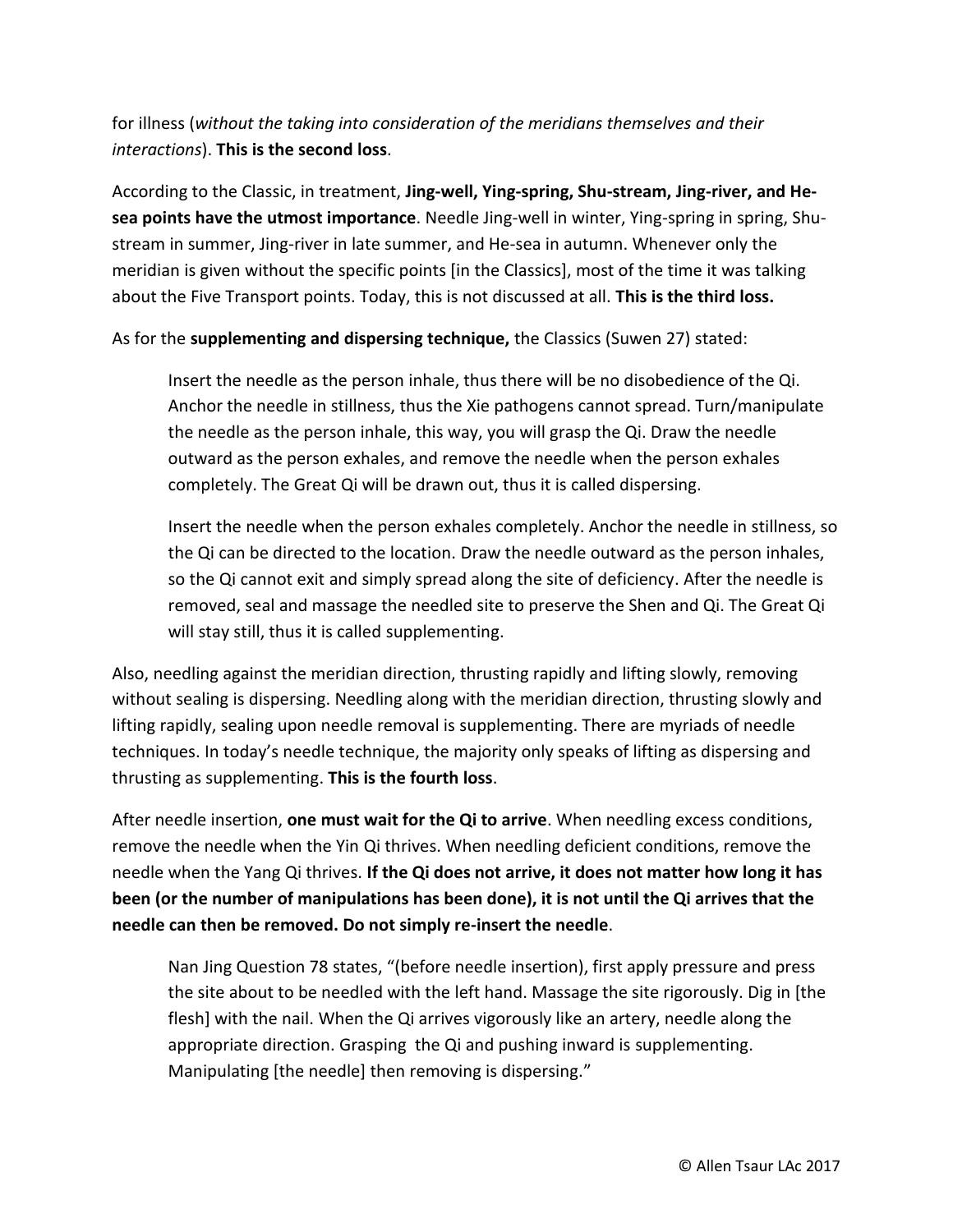Today, [practitioners] simply insert the needle, rotate the needles instantaneously until the flesh loosens up, then they remove the needle – never questioning whether the Qi has arrived or not. **This is the fifth loss**.

**The needling depth is different according to the season**. The Qi is at the hair in spring, skin in summer, flesh in autumn, sinews and bones in winter. Thus needle shallowly in spring and summer, needle deeply in autumn and winter. It is detrimental to go against such order. Today, it does not matter about the seasons, the needling depth has already been fixed and set in stone. **This is the sixth loss**.

**The ancient acupuncture can effectively treat malaria, cold damage, fever/chill, coughing, and all illnesses of the Zang Fu organs and seven orifices**. Today, acupuncture is only for illnesses of the meridians, vessels, physical body, Wei-atrophy, Bi-painful obstruction, and muscle/tendon flexibility. **This is the seventh loss**.

**Ancient needling techniques widely utilized bleeding treatment**. Lingshu in particular discusses comprehensively about the treatment of the blood Luo vessels. Whenever there is an headache and back pain, there is an especially need to bleed. Whenever there are pathogens in the blood Luo vessels, they must be cleared completely. When bleeding, if the blood is dark, then the person must be bled until the color turns red before ending the treatment. Or else the illness is not cleared and could actually be detrimental to the person. **Today, whenever people see blood in treatment, both patients and practitioners panic and lose their head for no founded reason**. How is it possible for treat the illness this way? **This is the eighth loss.**

In the Classics, there are the "**Nine Variations and Twelve Orders**" needling techniques and strategies (Lingshu Chapter 7):

The Nine Variations: Shu Needling<sup>2</sup>, Distal Pathway Needling<sup>3</sup>, Meridian Needling<sup>4</sup>, Luo Vessel Needling<sup>5</sup>, Division Needling<sup>6</sup>, Great Dispersing Needling<sup>7</sup>, Hair Needling<sup>8</sup>, Great Needling<sup>9</sup>, Quench Needling<sup>10</sup>.

The Twelve Orders: Couple Needling<sup>11</sup>, Resonance Needling<sup>12</sup>, Restoration Needling<sup>13</sup>, Union Needling<sup>14</sup>, Lifting Needling<sup>15</sup>, Straight Needling<sup>16</sup>, Transport Needling<sup>17</sup>, Slow

 $\overline{\phantom{a}}$ 

<sup>&</sup>lt;sup>2</sup> Shu (Transport Point) Needling – needling the five transport points and AEP

 $3$  Distal Pathway Needling – needling shu-stream point of the Fu-organ meridians

 $4$  Meridian Needling – needling wherever there is an obstruction in the primary meridians and Luo meridians.

<sup>&</sup>lt;sup>5</sup> Luo Vessel Needling – bleeding Leo vessels (spider veins) to disperse blood stasis

 $6$  Division Needling – needling between the muscles

<sup>&</sup>lt;sup>7</sup> Great Dispersing Needling – needling abscess with sword needle (Pi-Zhen) to bleed and clear the pus.

 $8$  Hair Needling – superficial needling on the skin only, not into flesh

 $9$  Great Needling – needling left when there is an illness on the right, needling right when there is an illness on left

 $10$  Quench Needling – needling with (tungsten) needle that is burned bright red, to treat Bi painful obstruction.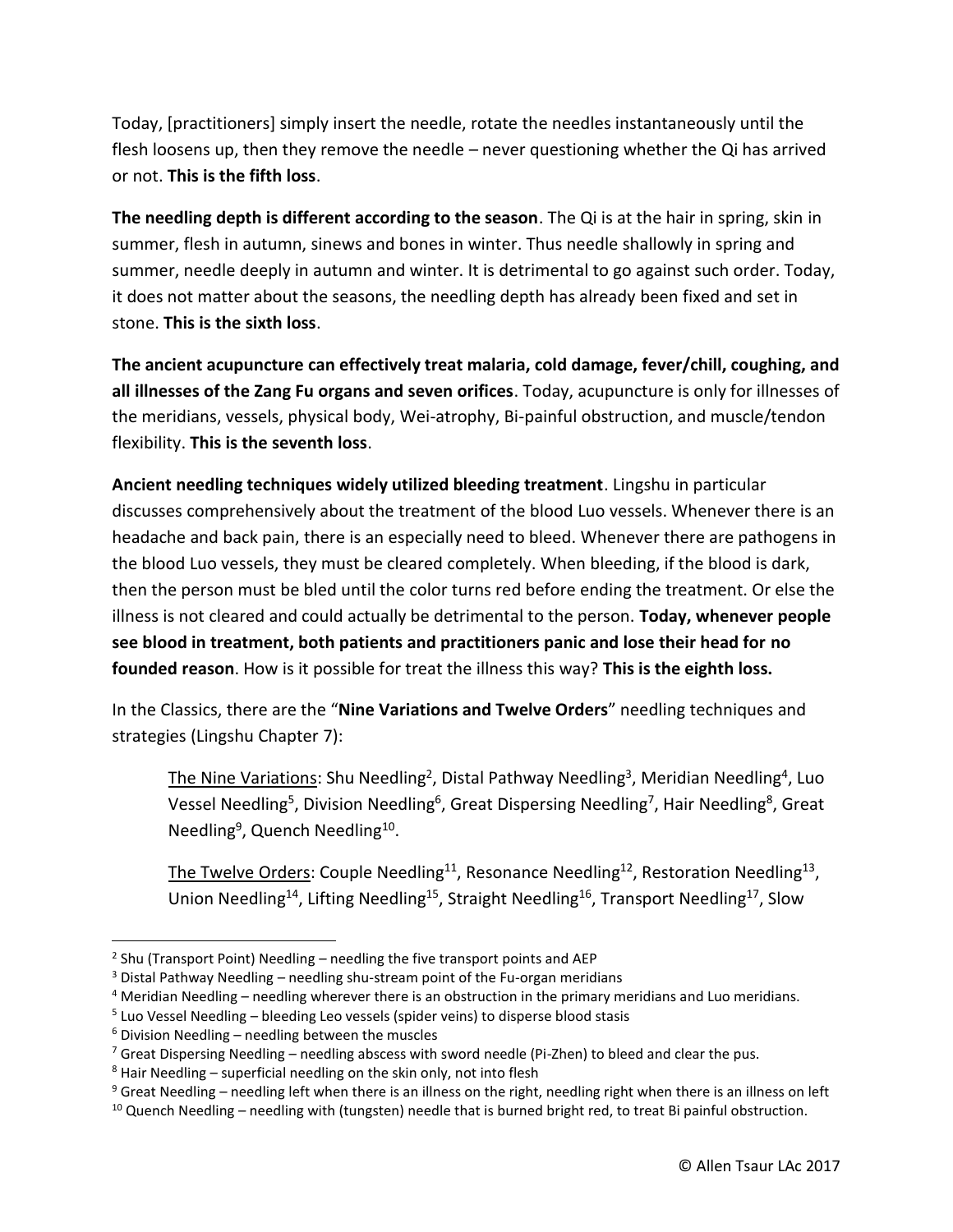Sinking Needling<sup>18</sup>, Floating Needling<sup>19</sup>, Yin Needling<sup>20</sup>, Side Needling<sup>21</sup>, Assisting Needling<sup>22</sup>。

One should utilize the above 21 methods and treat accordingly to what's appropriate for the patient. The methods are not interchangeable. If one method is lost, then one pattern of illness can no longer be effective addressed. Today, there is only the Straight Needling left. **This is the ninth loss**.

**The ancients utilized the Nine Needles**: there are the Spade Needle, the Bead Needle, the Lifting Needle, the Sharp Needle, the Sword Needle, the Cylindrical Sharp Needle, the Thin Needle, the Long Needle, and the Big Needle. They are utilized according to the illness. When one of them is lost, then their corresponding illness cannot be effectively addressed. Today we only have the Bead Needle and the Thin Needle, how can we use them to treat deep chronic illnesses or acute fatal illnesses? **This is the tenth loss**.

I have already stated the obvious losses in the tradition. Although, **what's even more important are the focus of the** *Spirits* **and** *Wills***, and the strict discipline and cultivation of one's own techniques**. The Classics state:

(Lingshu 1) [When the practitioner has] his *Spirits* in a [highly refined state] like the (duck/goose) down grown in autumn, with all his intention belonging to the patient, examining closely at the vessels, when he needles, there will be no peril.

(Suwen 54) [After needle insertion,] the meridian Qi has arrived, hold it cautiously and do not lose it. The depth is decided by the *Wills*, the [illusion of] distance becomes as

l

 $14$  Union Needling – needling one in the center and supporting with two more on the sides (in a line), to treat lodged/deep cold pathogenic Qi or Bi obstruction – e.g. Master Tung's Reversing the Horse Needle Technique  $15$  Lifting Needling – needle one in the center and supporting with four more in the perimeter, needle shallowly, to lift the yang Qi to the surface and treat major cold pathogenic Qi

 $17$  Transport Needling – straight in and straight out, insert deeply and remove rapidly, to treat pathogenic heat

<sup>&</sup>lt;sup>11</sup> Couple Needling – needle pairing on the yang side and yin side of the body – e.g., CV-12 + BL-21

<sup>&</sup>lt;sup>12</sup> Resonance Needling – needle wherever the pain appears – e.g. Ashi or Tianying points

 $13$  Restoration Needling – needle along the sinew channels and manipulate to relax the sinew

 $16$  Straight Needling – Even insertion without manipulation, penetrate slightly into the flesh, to treat shallow cold pathogen.

 $18$  Slow Sinking Needling – insert slowly next to the bone, vibrate the needle slightly against the bone, to treat bone Bi syndrome.

 $19$  Floating Needling – needle at an angle, shallowly at the skin, then lift to treat tense muscle and cold (lifting Wei Qi).

<sup>&</sup>lt;sup>20</sup> Yin (Groin) Needling – needle KI meridian around the groin area and KI-3 to treat cold counterflow symptom.

<sup>&</sup>lt;sup>21</sup> Side Needling – needle a point, insert another needle next to it, to treat strongly lodged Bi pathogen

<sup>&</sup>lt;sup>22</sup> Assisting Needling – a multitude of superficial rapid needling on the surface to bleed, to release localized blood stasis to treat localized swelling and pain.